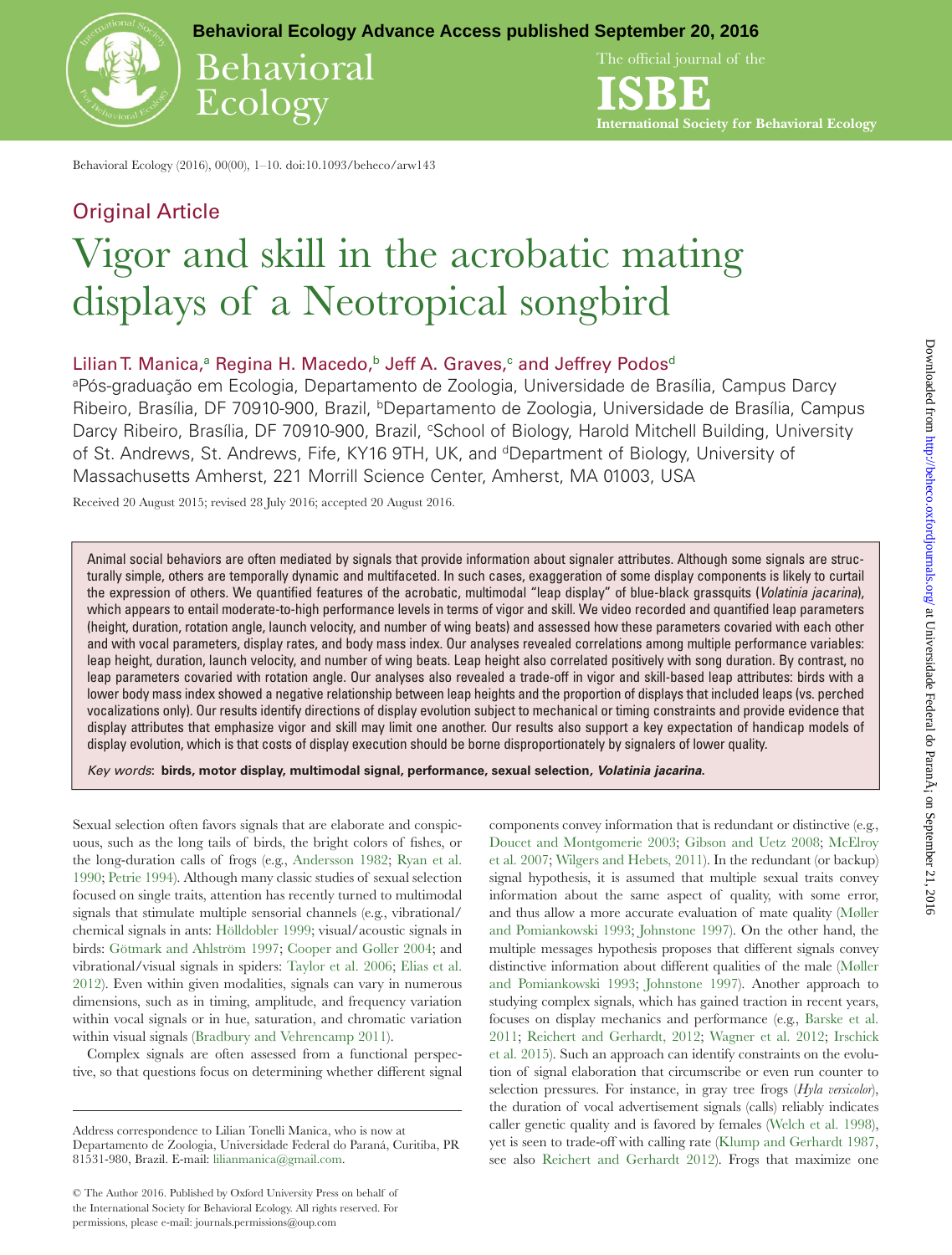parameter are apparently unable to maximize the other, due to timing and mechanical constraints.

Animal mating displays may be difficult to perform in terms of both vigor and skill. The distinction, first made by [Darwin \(1871\)](#page-8-15), has been highlighted in several recent reviews ([Byers et al. 2010](#page-8-16); [Clark 2012\)](#page-8-17) and provides a useful conceptual framework here. When displays are vigorous, energy budgets can be taxed (e.g., [Vehrencamp et al. 1989](#page-9-3); [Hoglund et al. 1992\)](#page-8-18), and display rates may thus provide reliable indicators of signaler condition and metabolic capacity (i.e., animals' ability to bear "joule costs" of sustained exertion, [Clark 2012\)](#page-8-17). This scenario is consistent with handicap theory, wherein animals in comparatively good condition are presumed to be better able to bear the costs of producing elaborate displays [\(Zahavi 1975](#page-9-4); [Mappes et al. 1996;](#page-8-19) [Brandt](#page-8-20)  [2003;](#page-8-20) [Clancey and Byers 2014;](#page-8-21) [Wilgers and Hebets 2015](#page-9-5)). Display skill, by contrast, is defined more in terms of the parameters by which rapid and precisely coordinated movements are executed [\(Bostwick and Prum 2003;](#page-7-3) [Clark and Dudley 2009](#page-8-22); [Barske et al.](#page-7-2)  [2011\)](#page-7-2). One common characteristic of high-skill displays is that they are power limited, meaning that the execution of displays is constrained by attributes related to biomechanics, muscle architecture, and metabolic physiology [\(Clark 2012](#page-8-17)). High-skill displays might also be limited by the ability to develop the coordination necessary for successful display execution [\(Podos 1996\)](#page-8-23). Skill-related display attributes likely provide reliable information about signalers' wholeorganism performance abilities. In other real-life situations, such abilities may be associated with greater capacity for evading predators and foraging, for example, and may explain female preference for skilled execution of specific display attributes [\(Byers et al. 2010](#page-8-16)).

Our study focuses on the mechanics of elaborate mating displays in blue-black grassquits, *Volatinia jacarina* (Linnaeus, 1766), a common Neotropical passerine. During the breeding season, males engage in "leap displays" that include motor and vocal components [\(Supplementary Material, Video S1;](http://beheco.oxfordjournals.org/lookup/suppl/doi:10.1093/beheco/arw143/-/DC1) [Alderton 1963;](#page-7-4) [Almeida and](#page-7-5)  [Macedo 2001](#page-7-5); [Macedo et al. 2012](#page-8-24); [Manica et al. 2013](#page-8-25)). Each leap display comprises a vertical flight and descent, typically starting and ending on the same perch, synchronized with forward body rotation and the exhibition of white wing patches. Male nuptial plumage is iridescent and includes an ultraviolet component, which combined with the white wing patches appears to enhance the conspicuousness of leaps, especially under direct sunlight [\(Maia et al.](#page-8-26)  [2009;](#page-8-26) [Sicsú et al. 2013\)](#page-9-6). Each leap display also includes a short vocalization, which is frequently produced independently ("perched vocalization") and which varies in acoustic structure across individuals and localities ([Fandiño-Mariño and Vielliard 2004](#page-8-27)). This short vocalization (song) is composed of a single note ranging between 2kHz and 13kHz that decreases in frequency modulation from beginning to end [\(Fandiño-Mariño and Vielliard, 2004\)](#page-8-27) and is repeated at short intervals of about 2s, whether or not accompanied by the leap display. Bouts of the display (with leap or perched) can vary from just a couple to a dozen or more.

Our work with blue-black grassquits has led us to posit that this species' displays are shaped by constraints linked to both vigor and skill. In terms of vigor, grassquits often produce displays over prolonged bouts and in quick succession, at average rates up to 19.8 leaps per minute. For example, during separate observation periods, individual birds were seen to execute 535 leap displays over 30min (Manica LT, unpublished data), 370 leap displays for 27min [\(Manica et al. 2013\)](#page-8-25), and 99 displays for 5min (data from [Sicsú et al.](#page-9-6)  [2013\)](#page-9-6). Few other avian species execute aerial displays at such high intensity [\(Hedenström 1995\)](#page-8-28). In terms of skill, blue-black grassquit displays involve a number of motor components (described in the next paragraph) that are rapid, highly coordinated, and consistent in form across display events. Limited data presently available for grassquits provisionally suggest that leap displays reflect variation in male attributes. Most notably, [Carvalho et al. \(2006\)](#page-8-29) showed that male grassquits who bred successfully leapt higher and at faster rates than grassquits who had failed to breed, suggesting a potential link between display performance and reproductive fitness. Other studies of grassquits described positive correlations between leap parameters (leap rate, leap height, and the duration of leap display bouts) and measures of male condition, including parasite load and plumage condition/molt stage [\(Doucet 2002;](#page-8-30) [Costa and Macedo](#page-8-31) [2005;](#page-8-31) [Aguilar et al. 2008](#page-7-6); [Maia and Macedo 2011\)](#page-8-32). Yet neither the detailed nature of the leap nor the relationships among leap display components have been thoroughly quantified. The first aim of our study was thus to document leap display patterns precisely using a combination of high-speed videography and audio recordings. Secondly, we tested for correlations and trade-offs among display parameters, both within and across modalities, and to assess whether and how display parameters covary with select male attributes.

Inspection of high-speed video clips ([Supplementary Material,](http://beheco.oxfordjournals.org/lookup/suppl/doi:10.1093/beheco/arw143/-/DC1) [Video S2](http://beheco.oxfordjournals.org/lookup/suppl/doi:10.1093/beheco/arw143/-/DC1); see Methods) allowed us to describe leaps with increased precision. To initiate a leap, a bird crouches down and then springs upward, pushing off from the perch until his legs are extended. While leaving the perch, the bird raises his wings and performs a forceful downstroke, apparently creating rapid upward thrust. The bird continues to flap his wings during the remainder of the display, yet after the first downstroke, he appears to shift speed in subsequent upstrokes. At the end of upstrokes in some males, we observe that the wings make dorsal contact, apparently accounting for "snaps" detectable on audio tracks (analogous to wing snaps in manakin species, e.g., [Bostwick and Prum 2003\)](#page-7-3). It would appear that in the latter part of the wingbeat cycle, the strokes do not provide further upward thrust and thus may be nonfunctional and purely skill based. Upward wing strokes are accompanied by forward body rotation, resulting in a head-down orientation at the leap peak. This rotation appears to facilitate presentation of white underwing patches, in part by enhancing plumage iridescence ([Sicsú](#page-9-6) [et al. 2013](#page-9-6)). At the leap peak, the bird's beak opens, suggesting call initiation. Calling and upstrokes continue, and forward body posture is maintained until the bird nears the perch at which time he reduces the magnitude of wing flaps, rotates backward, extends his wings laterally, and alights. The beak typically remains open, and the call is presumed to continue after the bird has landed.

These observations led us to the 4 following predictions about leap mechanics and male attributes. 1) Given the apparent shift in speed from the initial downstroke to subsequent upstrokes, we predicted that leap duration and height are determined by initial launch velocity. 2) Vocal duration or performance (defined here as frequency bandwidth, see Methods) correlate with leap height or forward body rotation angle because of likely shared mechanical elements between the 2 display modalities [\(Cooper and Goller](#page-8-4) [2004\)](#page-8-4). 3) Birds leaping with the greatest vigor (i.e., leap rates) experience reductions in the maximal performance of individual leaps (e.g., leap heights or rotation angle) and vocal parameters because of energetic, mechanical, or timing trade-offs between leap quantity and quality [\(Patricelli and Krakauer 2010\)](#page-8-33). 4) Birds' energy reserves, represented here as a mass to size ratio (see Methods), influence their display performance, with birds with lower reserves having more difficulty maintaining high levels of display vigor or skill.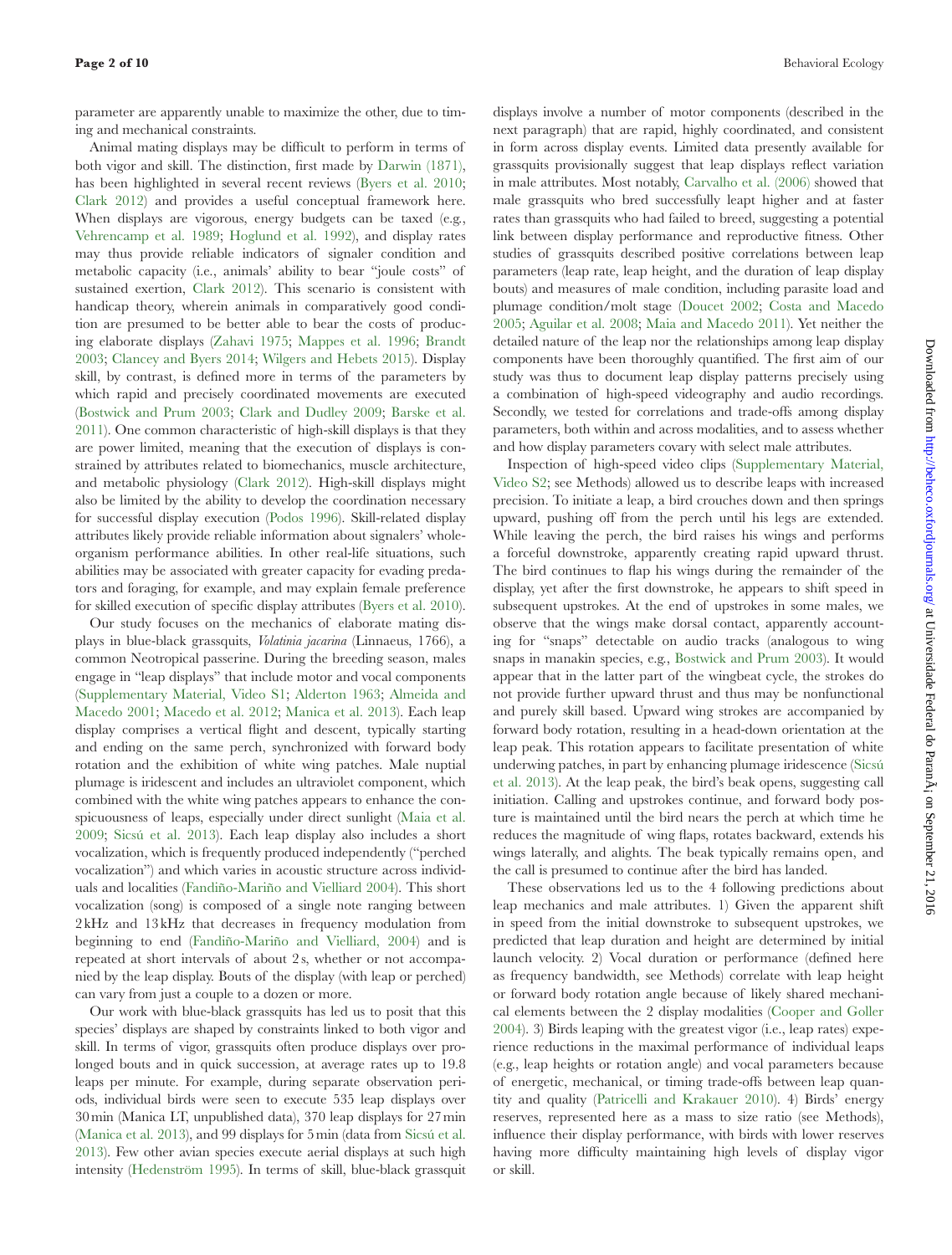## **METHODS**

We collected data during 4 breeding seasons (October to February; 2008–2009, 2009–2010, 2010–2011, and 2011–2012) at the campus of Universidade de Brasília (15°44ʹS 47°52ʹW) and at Fazenda Água Limpa (15°56ʹS 47°56ʹW), in central Brazil. Field sites (ca., 6 ha each) consisted of an abandoned orchard, altered grasslands, and shrubby savanna vegetation.

## Study populations

Blue-black grassquits migrate to their breeding grounds in Brasilia, typically arriving in October or November. Males quickly establish territories, display, and actively confront and chase territorial intruders. Territories are small, approximately  $13-72$  m<sup>2</sup>, and often in close proximity to each other [\(Almeida and Macedo 2001](#page-7-5)). As in many songbirds, males tend to display most during morning hours, especially under direct sunlight [\(Sicsú et al. 2013\)](#page-9-6). Females are more difficult to observe but can be seen moving across our study plots, presumably assessing potential mates. Pairing status can be inferred by the consistent presence of females at specific territories and confirmed by nest construction. Blue-black grassquits are socially monogamous, and both parents participate in parental care ([Diniz et al. 2015](#page-8-34)), yet extrapair mating is common [\(Carvalho et al.](#page-8-29) [2006;](#page-8-29) [Macedo et al. 2008](#page-7-6); [Manica, Graves et al. 2016](#page-8-35)).

### Morphological data and body mass index

From October to December in each breeding season, we mist netted birds (0700h to 1200h) 3 times weekly and marked them with unique combinations of 3 colored plastic bands and 1 numbered aluminum band supplied by the Brazilian Bird Banding Agency (CEMAVE/ICMBio). From January to March, we mist netted previously unmarked territory holders. For each bird, we measured body mass with a spring scale and tarsus length with calipers.

We calculated a body mass index simply by dividing body mass by tarsus length. This index estimates birds' fat reserves or muscle tissues relative to skeletal size. In the blue-black grassquit, the body mass index has previously been found to correlate negatively with both intestinal parasite load [\(Costa and Macedo 2005](#page-8-31); [Aguilar](#page-7-6) [et al. 2008](#page-7-6)) and social dominance ([Santos et al. 2009](#page-8-36)). Although the utility of body mass indices as measures of quality is a subject of ongoing debate (e.g., [Vervust et al. 2008](#page-9-7)), linking specific biological parameters such as parasite load and social dominance to putative indexes of condition can help justify their use [\(Clancey and Byers](#page-8-21) [2014;](#page-8-21) [Wilgers and Hebets 2015\)](#page-9-5).

## Behavioral data

We video recorded leap displays of males, for 1 to 3 days, at 30 frames per second (normal-speed videos) with a mini-dv Canon XL1 digital camcorder or a Casio EX-FH25 HD digital camera. From these recordings, we identified a sample of high-quality clips with the bird in focus and at a lateral angle. We analyzed 345 normal-speed video clips from 36 birds (9.6±1.4 clips per bird), all of which also had morphological data. The mean time interval between video recordings and morphological measurement was  $31.9 \pm 23.0$  days. Videos from both camcorders were transferred to a computer and clips for analysis were identified. To measure 2 of the main parameters of interest, leap height and forward body rotation, we identified for each video clip the frames corresponding to 1) the beginning of the leap, that is, the frame before the bird left the perch or flapped its wings to initiate the leap and 2) the maximum height of the leap. We used the program ImageJ®

v. 1.45s ([Schneider et al. 2012\)](#page-8-37) to measure leap height, as the distance between the subject's beak at the peak of the leap and a horizontal line at the perch. This distance measure was calibrated to the mean head height, which was visible in video frames and also measured from a sample of grassquit specimens in hand (mean head height =  $13.5 \pm 0.87$  mm, range = 12.35 to 14.45 mm,  $n = 6$ ). Finally, we measured rotation angle as the angle between 2 lines drawn using the bird's longitudinal body axis at the beginning and at the peak of the leap ([Figure 1\)](#page-2-0). To connect the base of the upper beak to the distal visible point of the tail, the longitudinal axis was drawn, at each time frame.

Using the Casio camera, we also filmed leap displays at 240 frames per second (high-speed videos). These were analyzed from 10 of the 36 birds for which we had normal-speed videos, plus an additional 8 birds for which we did not have morphological measures; across these 18 birds, we analyzed a total of 54 clips (3 clips per bird extracted from videos in which birds were in focus and at a lateral angle). For high-speed video clips, we measured leap height and rotation angle as described above; as expected, values of these 2 parameters closely approximated those calculated from our normal-speed videos [\(Table 1\)](#page-3-0). Analysis of high-speed video clips enabled us to quantify 3 additional parameters: launch velocity, number of wing beats per leap, and leap duration. Launch velocity was calculated as the distance traversed by the beak between the frame wherein the bird left the perch and the frame wherein the first wing downstroke was completed, divided by the time interval between these 2 frames. The number of wing beats was calculated by counting complete up and down wing flaps after the bird left the perch and before he touched it again with both feet. Leap duration was calculated as the time interval between the frame wherein the bird left the perch and the frame in which he touched it again with both feet. For analysis, we calculated averages of all 5 parameters for each individual, because these parameters are repeatable (see Results). Finally, from high-speed video clips, we calculated leap



#### <span id="page-2-0"></span>Figure 1

Illustration of measurement of leap height and body rotation angle for a leap display, showing male at the start and then again at the peak of the display leap. Leap height (vertical solid line) was calculated as the perpendicular distance between the perch and the beak tip at the highest point of the leap (horizontal solid line). Leap height thus represents the vertical translation of the lowest part of the bird, which is initially the feet but as the bird rotates forward becomes the beak tip at the leap apex. Body rotation angle was measured as the angle between body axes at the leap start and peak (diagonal dashed lines, extended from tail through base of beak).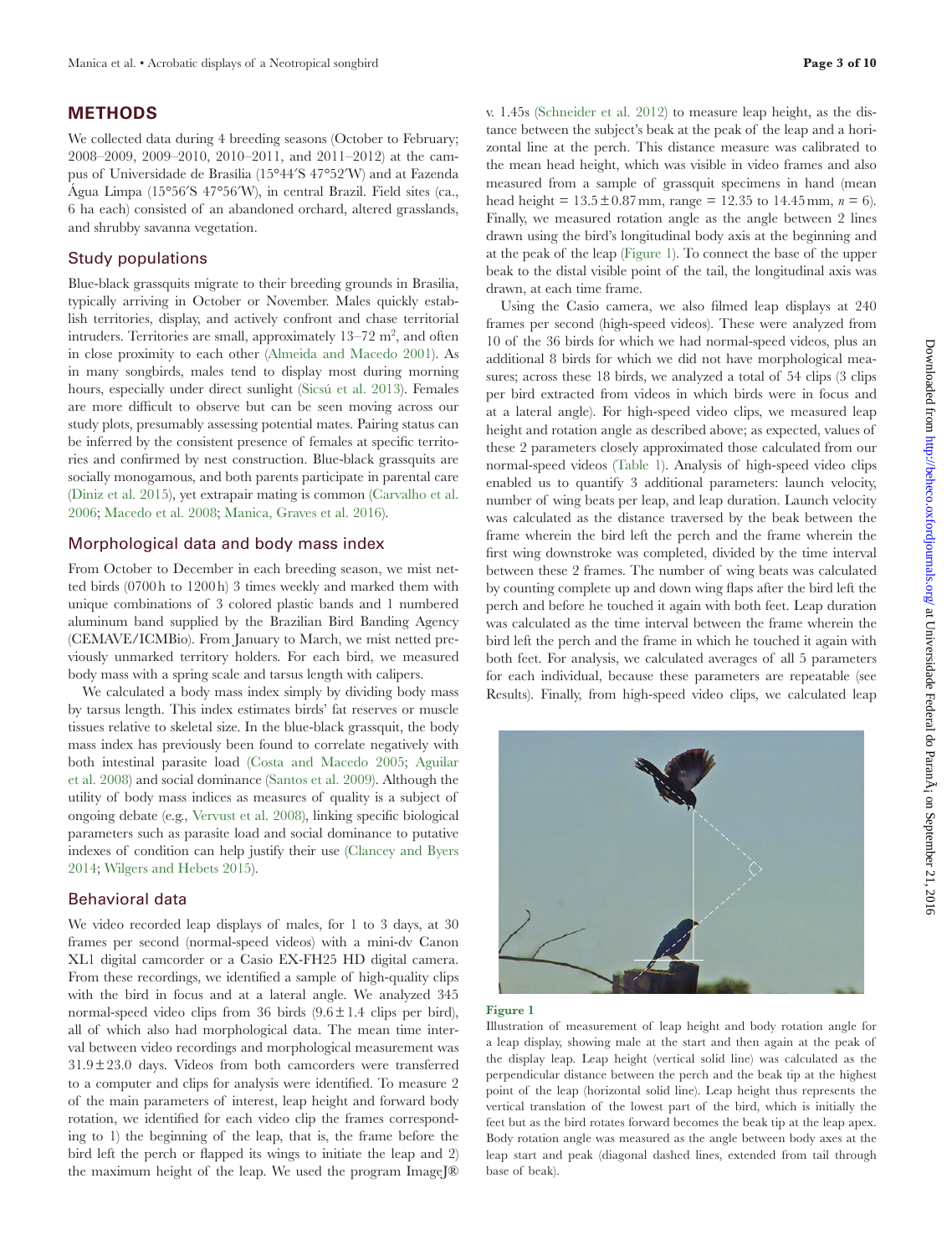#### <span id="page-3-0"></span>**Table 1**

**Leap motor parameters (rows 1–5) and leap display rate (row 6) estimated from normal- and high-speed video recordings, ranges, means, and SD all calculated from per-bird averages. Accurate estimates of leap duration, launch velocity, and number of wing beats could only be obtained from high-speed video samples.**

|                                          | Normal-speed videos ( $n = 36$ ) |                 | High-speed videos ( $n = 18$ ) |                 |
|------------------------------------------|----------------------------------|-----------------|--------------------------------|-----------------|
|                                          | Range (min-max)                  | Mean $\pm$ SD   | Range (min-max)                | Mean $\pm$ SD   |
| Leap height (cm)                         | $9.8 - 33.7$                     | $19.5 \pm 5.5$  | $11.6 - 34.3$                  | $17.6 \pm 5.4$  |
| Rotation angle (deg)                     | $51.8 - 128.3$                   | $82.7 \pm 18.7$ | $62.4 - 85.4$                  | $76.9 \pm 7.7$  |
| Leap duration (s)                        |                                  |                 | $0.38 - 0.78$                  | $0.49 \pm 0.09$ |
| Launch velocity $\langle$ cm/s $\rangle$ |                                  |                 | 64.4–114.0                     | $89.3 \pm 15.8$ |
| Number of wing beats                     | ___                              | ___             | $2.0 - 6.7$                    | $4.2 \pm 1.4$   |
| Leap display rate (leaps/min)            | $0^a - 15.2$                     | $5.8 \pm 4.6$   | $1.0 - 10.4$                   | $2.7 \pm 2.2$   |

 $SD =$  standard deviation.

a The 0 value is from a bird who conducted only perched vocalizations (no leaps) during normal-speed videotaped sequences.

display rates as the number of leap displays executed divided by the cumulative leap display bout duration (we define bouts as observed sequences of 2 or more displays).

We conducted focal observations of males from which we also had morphological samples and also videotapes via annotations or narration into a portable audio recorder. Each bird was followed for approximately 30min, between 0700h and 1000h, during 1 to 3 days for periods of up to 2 weeks. These observations were conducted so that there was no overlap with male nesting activities (also monitored), because males reduce display rates when nesting [\(Alderton 1963](#page-7-4), L. Manica and R. Macedo, personal observation). During each focal observation, we noted the occurrence of leap displays and perched vocalizations, from which we calculated 2 variables: display rate (sum of leap displays plus perched vocalizations divided by the cumulative duration of focal observation) and proportion of leap displays relative to total displays (leap displays plus perched vocalizations).

We conducted focal audio recordings of males' vocalizations using a digital Marantz PMD 660 recorder (16-bit precision and 44.1 Hz sampling rate), coupled to a Sennheiser K6/ME66 unidirectional microphone or a Sennheiser K6/ME62 omnidirectional microphone with a Telinga parabola. Recordings were made between 0700h and 1200h during 1 to 3 days for each male. We selected for analysis 5 song samples from each bird using Audacity® v. 2.0.0 (<http://audacity.sourceforge.net>). These samples excluded introductory notes that often precede the vocalization and were selected based on the quality of recordings and the absence of background noise. From each sample, in the program Cool Edit Pro® v. 2.1 (Syntrillium Software Corporation 2003), we measured song duration (in milliseconds) from oscillograms and spectrograms and minimum and maximum frequencies from power spectrum using a −24 dB amplitude cutoff criterion (as in [Podos 1997](#page-8-38)). We calculated frequency bandwidth as maximum minus minimum frequency for each song.

## Statistical analysis

To assess the relationships among the 5 leap motor parameters calculated from high-speed videos (leap height, rotation angle, leap duration, launch velocity, and number of wing beats, see [Table 1](#page-3-0), rows 1–5), we calculated Pearson product-moment pairwise correlation scores ([Table 2\)](#page-4-0) and Bonferroni's correction for multiple comparisons. Variables were log-transformed when necessary to normalize or to achieve near-normal distributions. We related all the 5 parameters to leap display rates using regression models.

We associated leap height and rotation angle (in 2 different sets of analyses) with the following 5 predictors: song duration, frequency bandwidth, display rate, proportion of leap displays relative to total displays, and the body mass index. For these analyses, we constructed sets of multiple regression models with different combinations of predictors, using only data from normal-speed video recordings, which provided us information from the largest possible sample of individuals. These models included 1) all predictor variables together, 2) each variable independently, 3) all variables within each sensory modality: acoustic (song duration and frequency bandwidth) and motor (display rate and proportion of leap displays), and 4) only the intercept (null model). We also considered in our models the interactions between body mass index and proportion of leap displays or display rate, because previous data exploration indicated possible interactions among these variables. We also related song parameters (song duration and frequency bandwidth) with display rate in 2 separate regression models. To examine whether associations between parameters were influenced by differences among breeding seasons, we also included year as a covariate in all models. Since inclusion of this covariate did not change the relationship between other pairs of variables, except for frequency bandwidth model, the predictor "year" was excluded from all results reported below.

Before running our models, we checked 1) the normality of response and predictor variables using Shapiro–Wilk tests, 2) the homogeneity of variances by inspecting residuals versus fitted plots, and 3) colinearity by calculating correlations between predictors and the variance inflation factor of each model that included all variables. Based on this assessment, rotation angle and body mass index were log-transformed and proportion of leap displays arc sintransformed. We also excluded 1 outlier (body mass index  $> 0.70$ ) from the data set of leap height models to reduce heterocedasticity and improve model fitting. This outlier was strongly influencing the effect of parameters in leap height models by increasing the importance of proportion of leap displays and the interaction between body mass index and display rate as well as decreasing the importance of song duration. Therefore, this outlier was excluded to avoid bias in the results. When repeated measures occurred in different years for the same individual, we used data from the first year.

For normal-speed video samples, we ran regression models using the package AICcmodavg [\(Mazerolle 2010\)](#page-8-39) in the R environment v. 2.15 [\(R Development Core Team 2014](#page-8-40)). With this package, we calculated, for each predictor (input) variable, second-order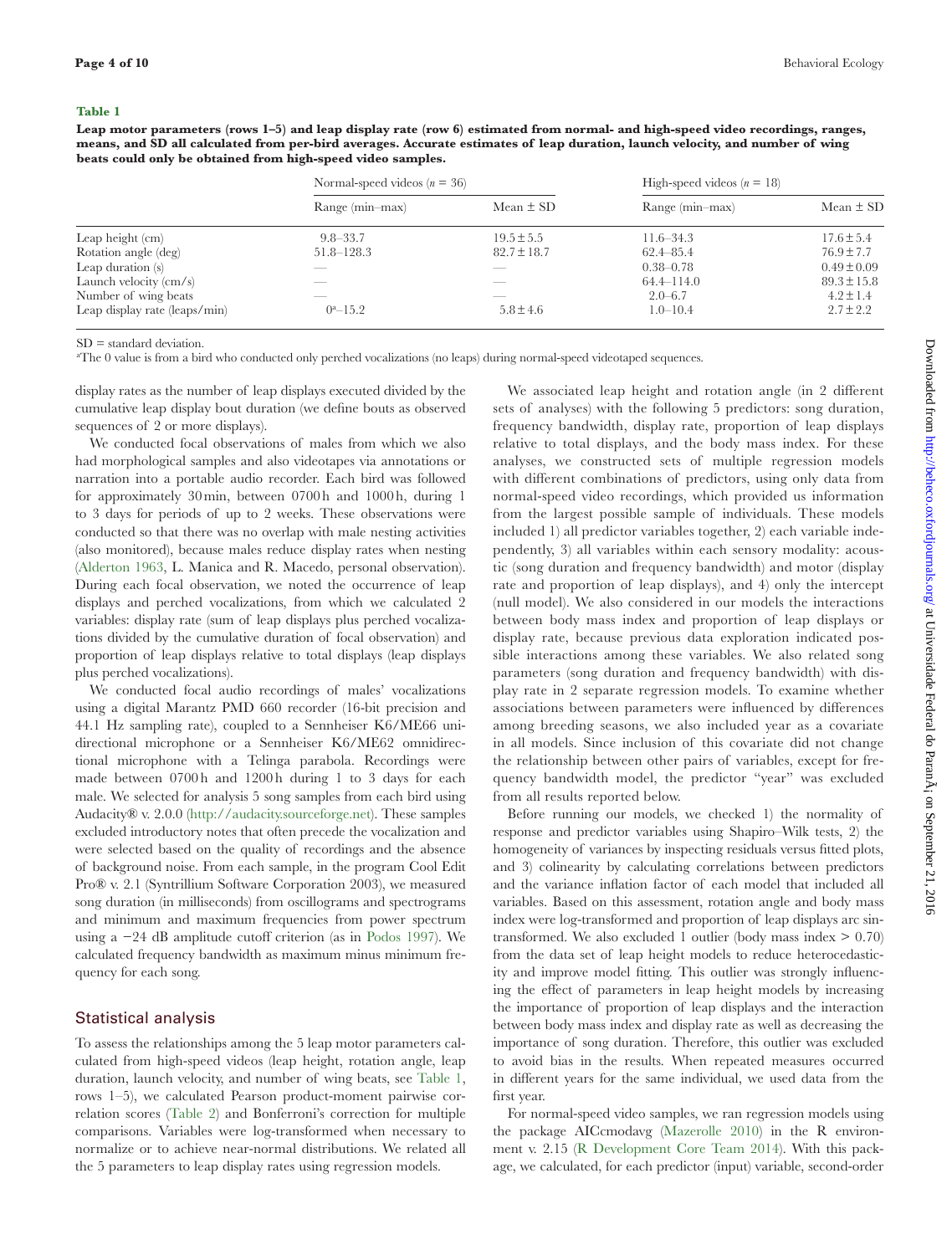#### <span id="page-4-0"></span>**Table 2**

|                                         | Sample size | Leap height <sup>a</sup> | Leap duration <sup><math>a</math></sup> | Launch velocity      | Wing beats          |
|-----------------------------------------|-------------|--------------------------|-----------------------------------------|----------------------|---------------------|
| Leap duration <sup><math>a</math></sup> | 18          | $0.91(0.76, 0.96)^*$     |                                         |                      |                     |
| Launch velocity                         | 18          | $0.80(0.53, 0.92)^*$     | $0.72(0.38, 0.89)$ *                    |                      | ___                 |
| Wing beats                              | 18          | $0.73(0.40, 0.89)^*$     | $0.81(0.56, 0.93)^*$                    | $0.66(0.28, 0.86)$ * |                     |
| Rotation angle                          |             | $0.57(-0.15, 0.90)$      | $0.32(-0.44, 0.81)$                     | $0.09(-0.61, 0.71)$  | $0.11(-0.60, 0.72)$ |

**Correlations (Pearson product-moment scores) among leap parameters estimated from high-speed video recordings (95% confidence interval in parentheses)**

a Log-transformed.

\* *P* < 0.01 after Bonferroni's correction.

Akaike's Information Criterion (AICc) values and model probabilities (Akaike's weight, *w*). We also calculated model-averaged estimates, when possible, with unconditional standard errors and 95% confidence interval (CI) for all predictor variables [\(Burnham and](#page-8-41) [Anderson 2002\)](#page-8-41). From these values, we drew inferences about the relative importance of predictor variables, following steps outlined by [Burnham and Anderson \(2002\):](#page-8-41) 1) comparison of AICc value rankings among predictor variables and null models; 2) calculation of "evidence ratios," that is, sums of *w* values of higher-than-null models divided by *w* values of null models; and 3) inspection of 95% CI among model-averaged estimates, with the degree of skew away from 0 values reflecting the model's predictive strength. We interpreted the structure of 2-way interaction terms by creating a categorical body mass index variable to test and estimate the simple slopes of the regression for males with low and high indexes [\(Quinn](#page-8-42) [and Keough 2002\)](#page-8-42).

To assess individual consistency in display traits across different focal observations, video and audio recordings, we calculated repeatability (*R*) for all parameters used in regression models. Repeatability and 95% CI was estimated as the proportion of variance accounted by differences among individuals using the package rptR [\(Nakagawa and Schielzeth 2010\)](#page-8-43) in the R environment ([R](#page-8-40) [Development Core Team 2011](#page-8-40)).

## **RESULTS**

Analyses revealed strong positive correlations (0.66 to 0.91) among 4 leap parameters estimated from high-speed recordings: leap height, duration, launch velocity, and number of wing beats  $(n = 18,$  Table 2). Repeatability of these parameters was high  $(R_{\text{leap height}} = 0.82, \text{ CI} = 0.63 \text{ to } 0.91; R_{\text{leap duration}} = 0.81, \text{ CI} = 0.60$ to 0.90;  $R_{\text{launch velocity}} = 0.67$ , CI = 0.38 to 0.83;  $R_{\text{wing beats}} = 0.88$ , CI =  $0.75$  to  $0.94$ ,  $P \le 0.01$  and  $n = 18$  in all cases). Similarly, repeatability was high for leap display rate  $(R = 0.52, CI = 0.20$  to 0.73,  $P = 0.001$ ,  $n = 18$ ). By contrast, rotation angle correlated only weakly (0.09 to 0.57), with the other 4 leap parameters ([Table 2](#page-4-0)) and repeatability was substantially lower ( $R = 0.44$ , CI = 0.00 to 0.73,  $P = 0.02$ ,  $n = 9$ ).

Number of wing beats varied negatively with leap display rate, according to AIC analysis outcomes  $(n = 18, 7$ able 3), suggesting that birds that produce the highest number of wing beats also tend to display at lower rates (β =  $-0.43$ , 95% CI =  $-0.87$  to 0.01). We offer this result with 2 caveats: 1) the similarity of AICc values for leap display rate and null models, and the observation that the 95% CI of this result includes 0, suggest the relationship between number of wing beats and rate is only weak to moderate and 2) two birds who performed fewer wing beats yet had the highest display rates drove this relationship. In fact, after excluding these 2 observations, the relationship significantly reduces (leap display rate model

## <span id="page-4-1"></span>**Table 3**

**Model selection outcomes for linear models of leap motor parameters in relation to leap display rates calculated from**   $hat{h}$ igh-speed videos ( $n = 18$  males).

| Parameter       | Model             | K | AICc  | AAICc | $\mathcal{W}_i$ |
|-----------------|-------------------|---|-------|-------|-----------------|
| Leap height     | Null              | 2 | 54.85 | 0.00  | 0.682           |
|                 | Leap display rate | 3 | 56.38 | 1.53  | 0.318           |
| Leap duration   | Null              | 2 | 54.85 | 0.00  | 0.642           |
|                 | Leap display rate | 3 | 56.02 | 1.17  | 0.358           |
| Launch velocity | Null              | 2 | 54.54 | 0.00  | 0.539           |
|                 | Leap display rate | 3 | 54.85 | 0.31  | 0.461           |
| Wing beats      | Null              | 2 | 54.85 | 0.73  | 0.409           |
|                 | Leap display rate | 3 | 54.11 | 0.00  | 0.591           |
| Rotation angle  | Null              | 2 | 30.48 | 0.00  | 0.906           |
|                 | Leap display rate | 3 | 35.01 | 4.52  | 0.094           |

 $K =$  number of parameters,  $AICc =$  second-order Akaike's Information Criteria, ΔAICc = difference between model AICc and the minimum AICc,  $w_i$  = Akaike's weight.

AICc =  $51.02$ ,  $w = 0.21$ ; null model AICc =  $48.38$ ,  $w = 0.79$ ). Leap height, leap duration, launch velocity, and rotation angle were also negatively related to leap display rates ( $β_{height}$  = −0.27, CI = −0.74 to 0.19;  $β_{\text{duration}} = -0.30$ , CI = -0.77 to 0.16;  $β_{\text{velocity}} = -0.40$ , CI =  $-0.85$  to 0.04,  $\beta_{angle} = -0.31$ , CI =  $-1.62$  to 1.00,  $n = 18$ ), however the null model outperformed the model including the predictor, suggesting that the relationship is weak.

Repeatability for display parameters calculated from normalspeed videos and song recordings showed a high within-individual consistency ( $R_{\text{leap height}} = 0.68$ , CI = 0.54 to 0.77;  $R_{\text{song duration}} = 0.92$ ,  $CI = 0.87$  to 0.95 and  $R_{\text{frequency bandwidth}} = 0.77$ ,  $CI = 0.64$  to 0.85,  $P = 0.001$  and  $n = 36$  in all cases), which is also the case for rotation angle ( $R_{\text{rotation angle}} = 0.63$ , CI = 0.48 to 0.73,  $P = 0.001$ ,  $n = 35$ ). Repeatability for traits calculated from focal observations was substantially lower ( $R_{\text{display rate}} = 0.36$ , CI = 0.00 to 0.63 and  $R_{\text{proportion of}}$  $I_{\text{teap displays}} = 0.37$ , CI = 0.00 to 0.66,  $P = 0.02$  in both cases,  $n = 36$ ). It is worth noting that estimates for repeatability of display rate and proportion of leap displays were calculated based on data from a smaller sample of males  $(n = 19)$ , because for some of them we had only 1 focal observation in different days.

In our predictive models of leap height, the best predictor parameters are listed in [Table 4](#page-5-0). These models were, in rank order (and for all models  $\triangle AICc \leq 4$ ): 1) song duration; 2) a model that featured 2 predictors—the interaction of body mass index with display rate, and with the proportion of leap displays; 3) song duration and frequency bandwidth; 4) the interaction of body mass index and the proportion of leap displays; 5) the null model; 6) the proportion of leap displays; and 7) frequency bandwidth. These 7 most parsimonious models together accounted for 90% of the accumulated probability. Comparing the different models, we found that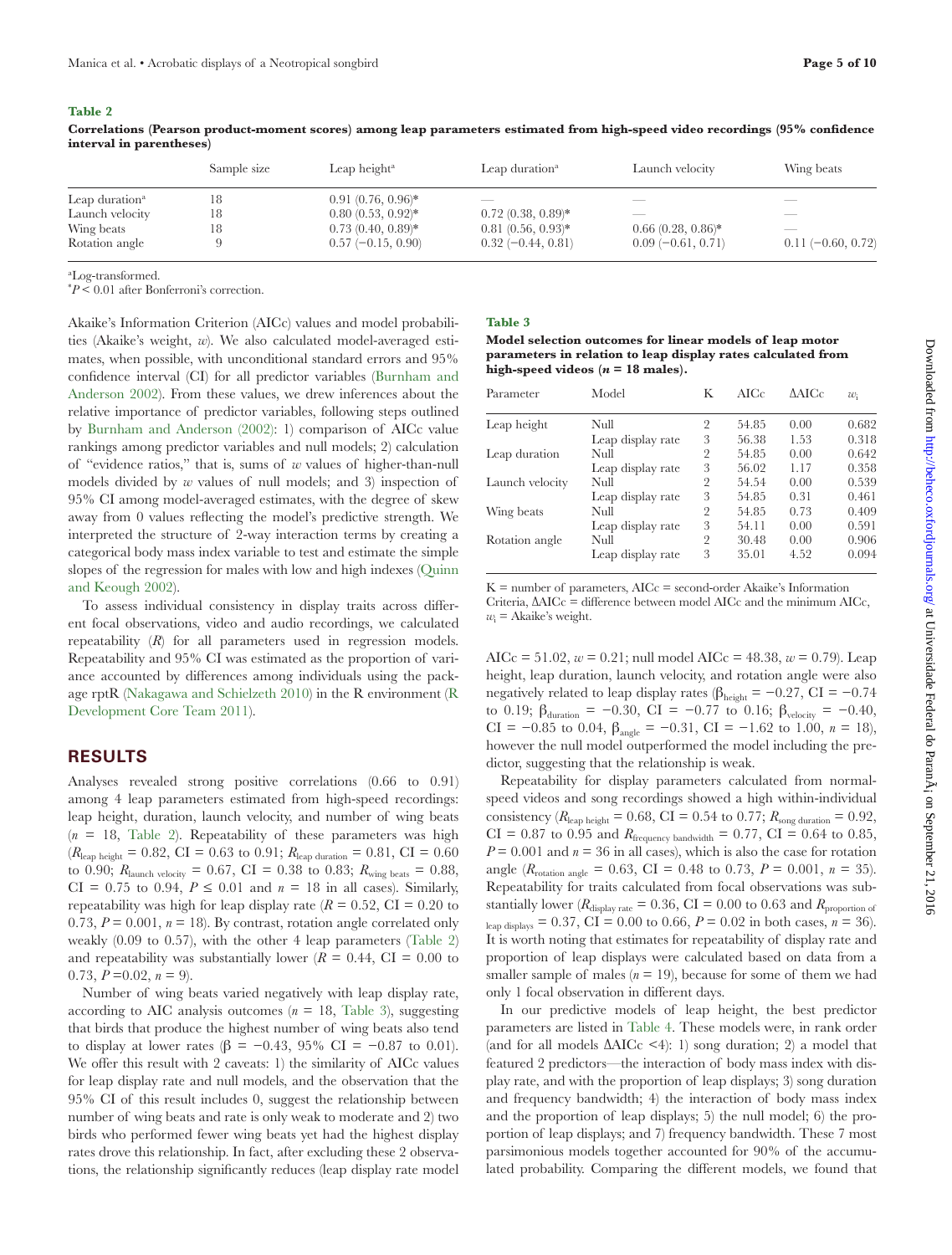#### <span id="page-5-0"></span>**Table 4**

**Model selection outcomes for linear models of leap height and rotation angle (log-transformed) in relation to input predictor variables: song duration, frequency bandwidth, display rate, proportion of leap displays ("leap", arcsin-transformed), and BMI**

| Response                         | Predictors                          | K              | AICc   | $\triangle$ AICc | $\mathcal{W}_i$ |
|----------------------------------|-------------------------------------|----------------|--------|------------------|-----------------|
| Leap height ( $n = 35$ males)    | Song duration                       | 3              | 93.30  | 0.00             | 0.335           |
|                                  | Display rate $*$ BMI + leap $*$ BMI |                | 94.71  | 1.41             | 0.165           |
|                                  | Song duration + frequency bandwidth |                | 95.76  | 2.47             | 0.098           |
|                                  | $Leap * BMI$                        | 3              | 95.83  | 2.53             | 0.095           |
|                                  | Null                                | 2              | 96.13  | 2.84             | 0.081           |
|                                  | Leap                                | 3              | 96.30  | 3.00             | 0.075           |
|                                  | Frequency bandwidth                 | 3              | 97.20  | 3.90             | 0.048           |
| Rotation angle ( $n = 36$ males) | Null                                | $\overline{2}$ | 105.51 | 0.00             | 0.250           |
|                                  | Leap                                | 3              | 106.57 | 1.06             | 0.147           |
|                                  | Display rate                        | 3              | 107.66 | 2.15             | 0.085           |
|                                  | $Leap * BMI$                        | 3              | 107.66 | 2.15             | 0.085           |
|                                  | Display rate * BMI                  | 3              | 107.70 | 2.19             | 0.084           |
|                                  | Song duration                       | 3              | 107.72 | 2.21             | 0.083           |
|                                  | Frequency bandwidth                 | 3              | 107.74 | 2.22             | 0.082           |
|                                  | BMI                                 | 3              | 107.90 | 2.39             | 0.076           |
|                                  | $Leap + display$ rate               | 4              | 108.36 | 2.85             | 0.060           |

K = number of parameters, AICc = second-order Akaike's Information Criteria, ΔAICc = difference between model AICc and the minimum AICc,

*w*<sub>i</sub> = Akaike's weight, \* = interaction; BMI = body mass index. Models with ΔAICc > 4 are presented in supplementary material ([Supplementary Table S1\)](http://beheco.oxfordjournals.org/lookup/suppl/doi:10.1093/beheco/arw143/-/DC1).

the first 2 models in [Table 4](#page-5-0) showed ΔAICc <2 and performed better than the null model. The evidence ratio of these 2 models to the null model, 6.16, implies that the first 2 models together offer more than 6 times the explanatory value of the null model. As shown in [Table 5](#page-5-1) (leap height model column), model-averaged estimates and CIs varied broadly across the 7 parameters that were included in models. CIs for 4 parameters centered around 0, which implies only weak predictive effects. These parameters were frequency bandwidth, display rate, body mass index, and the interaction of these latter 2 parameters. By contrast, CIs for the remaining 3 parameters skewed either negatively (proportion of leap displays) or positively (song duration, interaction of body mass index and proportion of leap displays).

These model outcomes together lead to 2 interpretations. First, we found that leap height was higher for males that sang longer songs (Figure 2; see also [Tables 4](#page-5-0) and [5](#page-5-1) for model outcomes). Second, we identified an interaction between body mass index and the proportion of leap displays. To better describe this interaction, we divided our sample into low and high body mass index groupings, around the sampled population's central value of the index (0.56), and ran 2 regression models [\(Figure 3](#page-6-1)). We found that, for males in the lower body mass group, birds that produced greater proportions of leap displays achieved only lower leap heights  $(\beta = -0.45; 95\% \text{ CI} = -0.82 \text{ to } -0.07;$  proportion of leap displays model AICc =  $74.04$ ,  $w = 0.83$ ; null model AICc =  $77.29$ ,  $w = 0.17$ . This relationship can be considered strong because the CI of the focal predictor is within the negative range, the ΔAICc between the 2 models 3.25, and *w* values vary substantially between the 2 models. By contrast, for males with higher body mass, birds increased their leap heights even as they increased the proportions of leap displays, although we consider this relationship to be weak ( $\beta$  = 0.17; 95% CI = -0.71 to 1.05; proportion of leap displays model AICc =  $35.03$ ,  $w = 0.09$ ; null model AICc =  $30.48$ ,  $w = 0.91$ .

For our models of rotation angle, we found that rotation angle is predicted only weakly by all display parameters and body mass index ([Table 4\)](#page-5-0). The null model proved to be the best predictor of rotation angle, showing from 1.7 to 2.9 times greater evidence ratios than models including proportion of leap displays and display

#### <span id="page-5-1"></span>**Table 5**

**Model-averaged estimates and 95% confidence intervals of predictor variables included in leap height and rotation angle models (see [Table 4\)](#page-5-0)**

| Estimate $(95\% \text{ CI})$ |                           |  |  |
|------------------------------|---------------------------|--|--|
| Leap height model            | Rotation angle model      |  |  |
| 0.33(0.04, 0.62)             | $-0.06$ ( $-0.41$ , 0.28) |  |  |
| $0.09(-0.24, 0.42)$          | $-0.06(-0.41, 0.28)$      |  |  |
| $-0.01(-0.34, 0.31)$         | $0.11 (-0.24, 0.45)$      |  |  |
| $-0.23(-0.54, 0.08)$         | $0.20(-0.13, 0.54)$       |  |  |
| $0.08(-0.31, 0.46)$          | $-0.004(-0.34, 0.33)$     |  |  |
| $0.12 (-0.28, 0.53)$         | $-0.06(-0.33, 0.21)$      |  |  |
| $0.49(-0.009, 0.98)$         | $0.07 (-0.22, 0.36)$      |  |  |
|                              |                           |  |  |

rate. Furthermore, model-averaged estimates of all predictors were centered around 0 ([Table 5](#page-5-1), rotation angle model column). These results, added to the analyses of high-speed videos above [\(Table 2](#page-4-0)), suggest that rotation angles during displays were not clearly associated with any other display parameter.

We found a weak relation between song parameters and display rates. Null models of song duration (AICc =  $105.51$ ,  $w = 0.60$ ) and frequency bandwidth (AICc =  $105.51$ ,  $w = 0.86$ ) outperformed models including display rates as predictor (song duration model: AICc = 106.33,  $w = 0.40$  and frequency bandwidth model: AICc = 109.10,  $w = 0.14$ ). Estimates for display rate in both models were low and showed wide CI overlapping 0 ( $\beta$  = -0.21; 95% CI =  $-0.53$  to 0.12 and  $\beta$  =  $-0.35$ ; 95% CI =  $-0.74$  to 0.05, respectively).

## **DISCUSSION**

Grassquit males showed strong positive correlations among 4 leap parameters: leap height, leap duration, launch velocity, and number of wing beats [\(Table 2](#page-4-0)). This result supports our prediction that males with greater launch velocity would stay aloft longer and reach higher peaks. Although birds produced more wing beats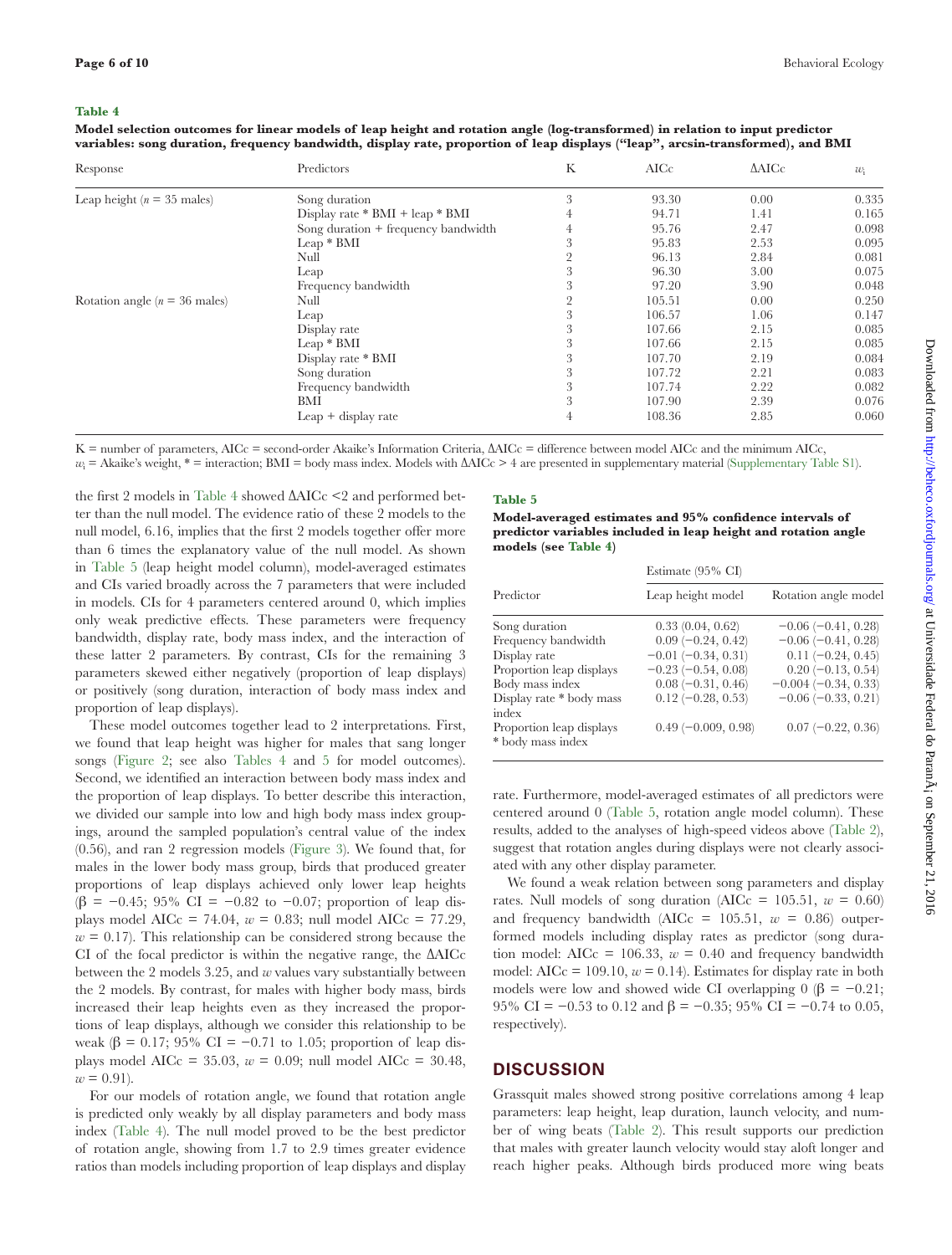

<span id="page-6-0"></span>Figure 2

Regression between leap height and song duration (shaded area refers to standard error).



#### <span id="page-6-1"></span>Figure 3

Regression between leap height and proportion of leap displays (arcsintransformed) of males with lower body mass indexes (<0.56, filled circles, solid line) and higher body mass indexes  $(\geq 0.56,$  open circles, dashed line); statistical analysis described in text (shaded areas refer to standard error).

during longer and higher leaps, rotation angle was not correlated with any leap trait. The correlations we have identified between leap height and song duration might enhance receivers' abilities to assess overall leap performance. This is because receivers could presumably extract reliable information about leap performance from any of these predictor parameters independently or through the simultaneous assessment of multiple parameters (as per the redundant signal hypothesis).

Our next main finding was that body mass appears to influence the relationship of 2 leap display parameters, leap height and the proportion of leap displays [\(Figure 3](#page-6-1)). More specifically, birds with a higher body mass index showed a slightly positive (although weak) relationship between leap height and the proportion of

displays that included leaps ([Figure 3,](#page-6-1) dashed lines); whereas birds with a lower body mass index showed a strong negative relationship between these 2 parameters. This relationship in birds with lower body mass relative to skeletal size suggests a quantity–quality trade-off, in which birds achieving high leaps tended to produce fewer displays with leaps in them. Birds with lower body mass index might be expected to suffer disproportionately from mechanical or timing constraints, possibly due to reduced fat reserves or decreased muscle tissue. Relatively thin birds may have overall reduced ability to invest in and execute displays versus other metabolically costly activities, such as those related to survival or growth. Greater costs in signal production and expression for low-quality individuals, as suggested by our data, are a fundamental prediction of handicap models (e.g., [Zahavi 1975;](#page-9-4) [Johnstone 1997](#page-8-11); reviewed by [Searcy and](#page-9-8) [Nowicki 2005\)](#page-9-8). Evidence for this prediction has typically been garnered in studies of morphological traits (e.g., [Hill and Montgomerie](#page-8-44) [1994](#page-8-44); [David et al. 2000;](#page-8-45) [Emlen et al. 2012\)](#page-8-46), yet may also apply in the evolution of complex behavioral displays [\(Brandt 2003](#page-8-20)). We present our interpretation with the caveat that we have no corroborating data on if and how birds' condition affects other organismal attributes related to whole-organism performance, relationships that would be central to discussions of male quality ([Vervust et al.](#page-9-7) [2008](#page-9-7)).

Our third finding was that number of wing beats correlated negatively with leap display rate. This supports our prediction for a trade-off between display skill (quality) and vigor (quantity). This result should be considered with caution, because only 2 of 18 males expressed extreme values of leap display rate and presumably pushed the relationship toward negative slopes. Nonetheless, this finding points toward the possibility that birds augmenting rates of leaping should endure compromises in the execution of individual leaps: the more rapidly an action is repeated, the more untenable it becomes to devote time and high-performance output to each individual rendition of that action.

We emphasize that the trade-off in behavioral traits, such as those identified here [\(Figure 3\)](#page-6-1) might arise from limits in either vigor or skill. In terms of vigor, unhealthy or resource-deprived individuals likely suffer disproportionately from energetic constraints; life-history allocations that enhance survival may diminish signal expression. Energetic costs of courtship displays are likely especially high for species whose displays are rapid, stereotyped, and repeated vigorously [\(Vehrencamp et al. 1989](#page-9-3); [Gibson 1996;](#page-8-47) [Patricelli and](#page-8-33) [Krakauer 2010](#page-8-33); [Barske et al. 2011](#page-7-2); [Clark 2012\)](#page-8-17). Skill-related constraints, on the other hand, can be attributed to biomechanical, musculoskeletal, or nervous system features. Such constraints can drive trade-offs among related features, such as within-trill production in songbirds [\(Podos 1997](#page-8-38); [Ballentine et al. 2004](#page-7-7)) or between rapid strike and crushing foraging strategies in turtles ([Herrel et al.](#page-8-48) [2002](#page-8-48)). Animals who display with high degrees of precision and fine motor control might show similar levels of skill in organismal functions more directly related to survival such as foraging and predator evasion ([Byers et al. 2010\)](#page-8-16). Skill in the blue-black grassquit leap display could presumably also be achieved and improved through the repeated performance of this motor task, similarly to what has been shown for high-achievement athletes ([Nielsen and Cohen 2008](#page-8-49)).

An emerging challenge in studies of display evolution is to parse the relative impacts of constraints related to vigor versus skill. This challenge is illustrated in a series of recent studies on male golden-collared manakins (*Manacus vitellinus*). [Barske et al. \(2011\)](#page-7-2) found that males achieve twice their normal heartbeat rate as they perform complex display movements (up to 1300 beats per minute; see also [Fusani and](#page-8-50)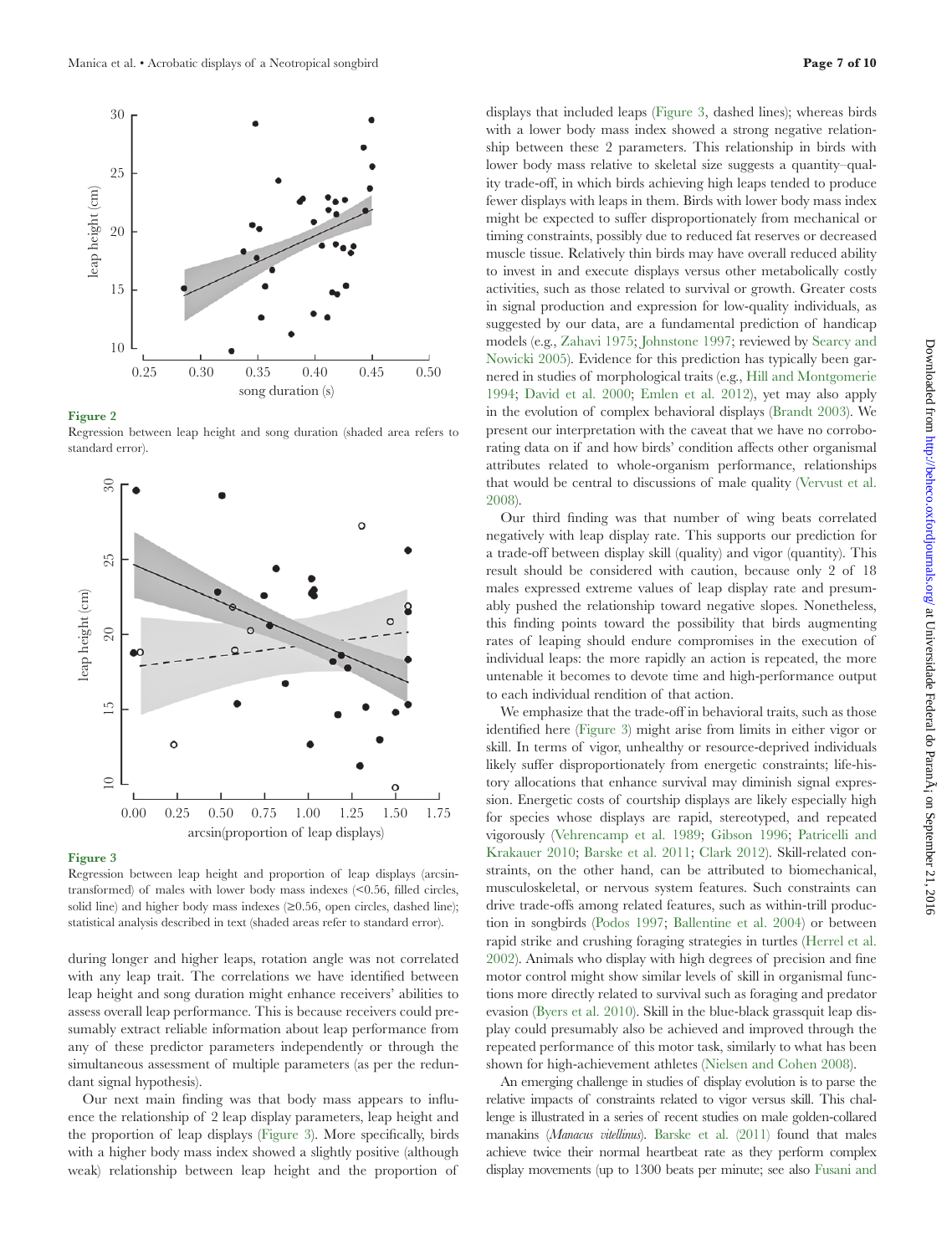[Schlinger 2012](#page-8-50)), suggesting a role for metabolic constraints on signaling endurance. Yet these birds' displays are sufficiently rare over the course of a day that they impose no substantial effect on daily energy expenditure [\(Barske et al. 2014\)](#page-7-8). Display attributes that distinguish male golden-collared manakins are thus skill related and power limited; indeed, females prefer males who execute complex display maneuvers at the greatest speeds [\(Barske et al. 2011\)](#page-7-2). Compared with golden-collared manakins, display bouts in grassquits appear to be much more prolonged and intense, with display rates approaching 20 displays per minute [\(Manica et al. 2013;](#page-8-25) [Sicsú et al. 2013\)](#page-9-6). High energetic expenditure associated with long and intense display bouts might degrade the efficacy of mechanisms responsible for the execution of specific signal components (e.g., wing beats) and thus contribute to degradation in overall display performance, especially for birds with restricted fat reserves or muscle tissue volume. One goal of further studies on grassquits could be to explain the interaction of vigor and skill-associated constraints in shaping display form. One puzzling result of our study is the fact that body forward rotation carried out at the peak of the leap did not covary with any other leap parameter measured. For specific attributes such as this one, the role of experience in acquiring and shaping its final form may be important and could be targeted by female choice. In these cases, no trade-off constraints may necessarily apply.

Returning to the trade-off between leap height and proportion of leap display rates for males with lower body mass index, we note that leap height has been shown to predict mating success in this population [\(Carvalho et al. 2006;](#page-8-29) [Manica, Graves et al. 2016](#page-8-35)); by contrast, we have no data on the potential signal value of proportion of leap displays. The role of females as receivers and assessors of male displays thus becomes especially intriguing. Do females discriminate among males based on their performance of either parameter separately, or do they conduct a combined assessment? Would females favor males who maximize both parameters relative to each other? Furthermore, how informative are each of these components about male breeding value for offspring performance?

We emphasize that constraints on display expression should not always manifest as trade-offs but might sometimes lead to signal redundancies. One such redundancy concerns the positive relationship we observed between leap height and song duration [\(Figure 2](#page-6-0)). Studies with other birds have suggested a linked expression of visual and acoustic display parameters, due to shared morphological and physiological (especially respiratory) mechanisms (e.g., [Williams 2001;](#page-9-9) [Cooper and Goller 2004](#page-8-4)). For example, in brownheaded cowbirds (*Molothrus ater*), a lowered wing posture appears to inhibit vocal production by favoring respiratory inhalations rather than exhalations ([Cooper and Goller 2004\)](#page-8-4). Although it is unknown whether a similar mechanism occurs in grassquits, it certainly does seem like a viable possibility.

Another caveat worth emphasizing is that grassquit display features are undoubtedly shaped by factors other than mechanical constraints. Such factors could include social and environmental characteristics such as presence of potential mates, predation risk, and light and climatic conditions ([Roberts et al. 2006](#page-8-5)). Displays in blue-black grassquits are thought to attract nest predators [\(Dias](#page-8-51)  [et al. 2010\)](#page-8-51), and reductions in leap height might conceivably reduce this risk. Yet there is a specific context in which grassquits enhance their conspicuousness: in direct sunlight, they tend to produce greater proportions of leap displays (vs. vocalizations only), which enhance plumage visibility ([Sicsú et al. 2013\)](#page-9-6). Males likely also adjust display strategies and intensity with varying social situations. Such modulations have been observed in numerous species, such as

the satin bowerbird (*Ptilonorhynchus violaceus*), in which males adjust display intensity to female behavior [\(Patricelli et al. 2002](#page-8-52)).

To conclude, recent studies on courtship displays are emphasizing the role of performance limits in display expression. Most such studies have been conducted with birds using high-speed and traditional video recordings and have revealed detailed information about displays, emphasizing variations in flight velocity as well as mechanical sounds produced by wing feather specializations ([Bostwick and Prum 2003;](#page-7-3) [Clark 2009](#page-8-53); [Patricelli and Krakauer](#page-8-33) [2010;](#page-8-33) [Barske et al. 2011,](#page-7-2) [2014](#page-7-8)). Of particular interest are tradeoffs between the expression and quality of distinct components of multimodal displays. Our results suggest that trade-offs among parameters related to both vigor and skill occur in the multimodal courtship display of the blue-black grassquit, and it seems probable that similar sorts of trade-offs characterize courtship displays of other species as well. The signal value of these aspects of display variation remains largely unknown.

#### **SUPPLEMENTARY MATERIAL**

Supplementary material can be found at [http://www.beheco.](http://beheco.oxfordjournals.org/lookup/suppl/doi:10.1093/beheco/arw143/-/DC1) [oxfordjournals.org/](http://beheco.oxfordjournals.org/lookup/suppl/doi:10.1093/beheco/arw143/-/DC1)

We thank all assistants who contributed to both field work and video data processing. We are grateful to Fundação Coordenação de Aperfeiçoamento de Pessoal de Nível Superior (CAPES) and Conselho Nacional de Desenvolvimento Científico e Tecnológico (CNPq) for the scholarship granted to L.T.M. and the fellowship to R.H.M. We thank John Byers, André Guaraldo, and 2 anonymous reviewers for suggesting improvements to a previous version of this paper. The study was carried out with permission from Instituto Brasileiro do Meio Ambiente e dos Recursos Naturais Renováveis (IBAMA; permission no: 17765-1) and license from Centro Nacional de Pesquisa e Conservação de Aves Silvestres (CEMAVE/ICMBio; no. 3297). This work was supported by the National Science Foundation (IOS-1028964), Animal Behavior Society and Conselho Nacional de Desenvolvimento Científico e Tecnológico (471552/2010-0), and logistic support was provided by University of Brasilia, University of Massachusetts Amherst, and University of St. Andrews.

Data accessibility: Analyses reported in this article can be reproduced using the data provided by [Manica, Macedo et al. \(2016\)](#page-8-54).

**Handling editor:** John Fitzpatrick

## **REFERENCES**

- <span id="page-7-6"></span>Aguilar TM, Maia R, Santos ESA, Macedo RH. 2008. Parasite levels in blue-black grassquits correlate with male displays but not female mate preference. Behav Ecol. 19:292–301.
- <span id="page-7-4"></span>Alderton CC. 1963. The breeding behavior of the blue-black grassquit. Condor. 65:154–162.
- <span id="page-7-5"></span>Almeida JB, Macedo RH. 2001. Lek-like mating system of the monogamous blue-black grassquit. Auk. 118:404–411.
- <span id="page-7-0"></span>Andersson M. 1982. Female choice selects for extreme tail length in a widowbird. Nature. 299:818–820.
- <span id="page-7-7"></span>Ballentine B, Hyman J, Nowicki S. 2004. Vocal performance influences female response to male bird song: an experimental test. Behav Ecol. 15:163–168.
- <span id="page-7-8"></span>Barske J, Fusani L, Wikelski M, Feng NY, Santos M, Schlinger BA. 2014. Energetics of the acrobatic courtship in male golden-collared manakins (*Manacus vitellinus*). Proc Biol Sci. 281:20132482.
- <span id="page-7-2"></span>Barske J, Schlinger BA, Wikelski M, Fusani L. 2011. Female choice for male motor skills. Proc R Soc B Biol Sci. 278:3523–3528.
- <span id="page-7-3"></span>Bostwick KS, Prum RO. 2003. High-speed video analysis of wing-snapping in two manakin clades (Pipridae: Aves). J Exp Biol. 206:3693–3706.
- <span id="page-7-1"></span>Bradbury JW, Vehrencamp SL. 2011. Principles of animal communication. 2nd ed. Sunderland (MA): Sinauer Associates.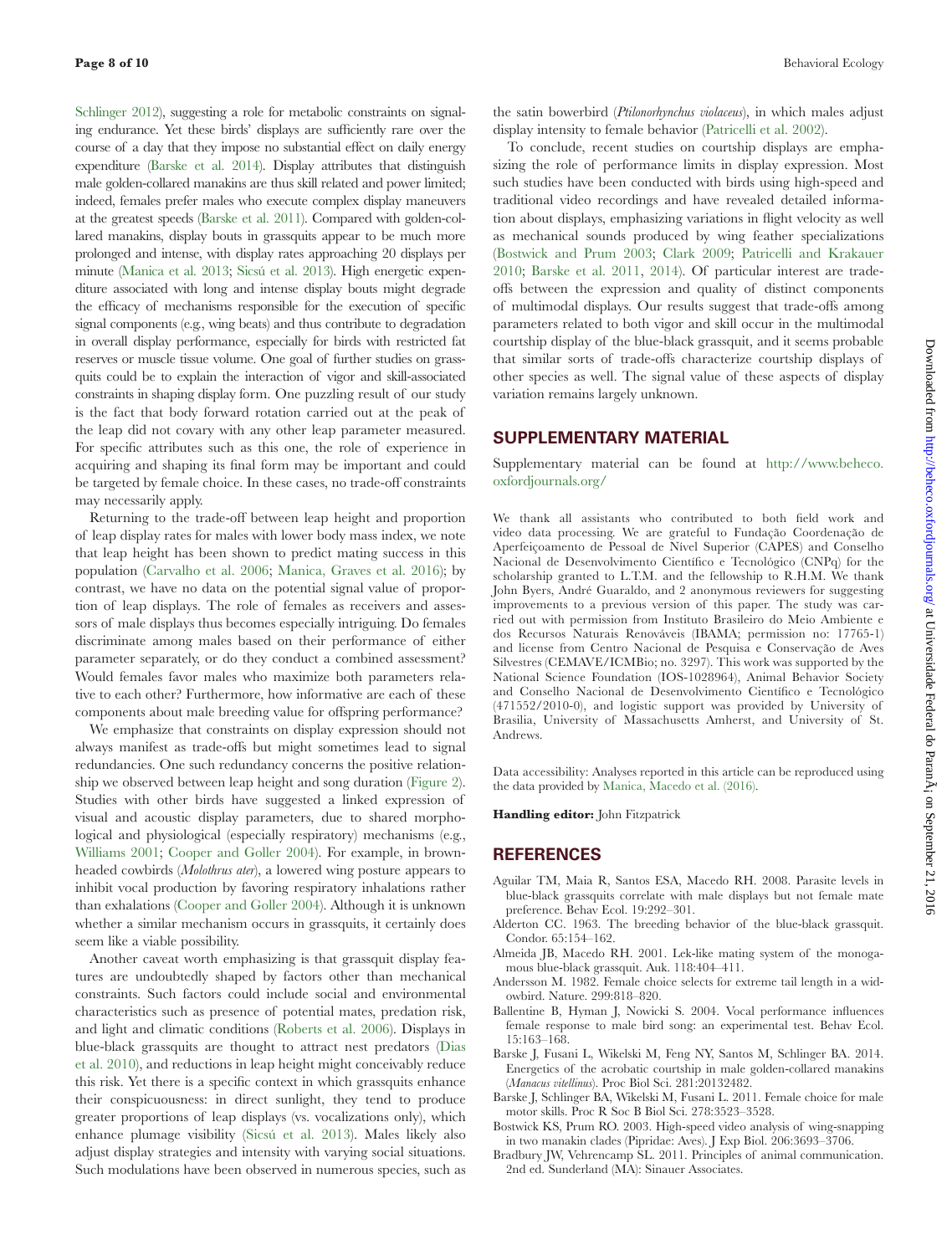- <span id="page-8-20"></span>Brandt Y. 2003. Lizard threat display handicaps endurance. Proc R Soc B Biol Sci. 270:1061–1068.
- <span id="page-8-41"></span>Burnham K, Anderson D. 2002. Model selection and multimodel inference: a practical information-theoretic approach. New York (NY): Springer-Verlag.
- <span id="page-8-16"></span>Byers J, Hebets E, Podos J. 2010. Female mate choice based upon male motor performance. Anim Behav. 79:771–778.
- <span id="page-8-29"></span>Carvalho CBV, Macedo RH, Graves JA. 2006. Breeding strategies of a socially monogamous Neotropical passerine: extra-pair fertilizations, behavior, and morphology. Condor. 108:579–590.
- <span id="page-8-21"></span>Clancey E, Byers JA. 2014. The definition and measurement of individual condition in evolutionary studies. Ethology. 120:845–854.
- <span id="page-8-53"></span>Clark CJ. 2009. Courtship dives of Anna's hummingbird offer insights into flight performance limits. Proc Biol Sci. 276:3047–3052.
- <span id="page-8-17"></span>Clark CJ. 2012. The role of power versus energy in courtship: what is the "energetic cost" of a courtship display? Anim Behav. 84:269–277.
- <span id="page-8-22"></span>Clark CJ, Dudley R. 2009. Flight costs of long, sexually selected tails in hummingbirds. Proc R Soc B Biol Sci. 276:2109–2115.
- <span id="page-8-4"></span>Cooper BG, Goller F. 2004. Multimodal signals: enhancement and constraint of song motor patterns by visual display. Science. 303:544–546.
- <span id="page-8-31"></span>Costa FJV, Macedo RH. 2005. Coccidian oocyst parasitism in the blueblack grassquit: influence on secondary sex ornaments and body condition. Anim Behav. 70:1401–1409.
- <span id="page-8-15"></span>Darwin C. 1871. The descent of man, and selection in relation to sex. London (UK): John Murray.
- <span id="page-8-45"></span>David P, Bjorksten T, Fowler K, Pomiankowski A. 2000. Conditiondependent signalling of genetic variation in stalk-eyed flies. Nature. 406:186–188.
- <span id="page-8-51"></span>Dias RI, Castilho L, Macedo RH. 2010. Experimental evidence that sexual displays are costly for nest survival. Ethology. 116:1011–1019.
- <span id="page-8-34"></span>Diniz P, Ramos DM, Macedo RH. 2015. Attractive males are less than adequate dads in a multimodal signalling passerine. Anim Behav. 102:109–117.
- <span id="page-8-30"></span>Doucet SM. 2002. Structural plumage coloration, male body size, and condition in the blue-black grassquit. Condor. 104:30–38.
- <span id="page-8-7"></span>Doucet SM, Montgomerie R. 2003. Multiple sexual ornaments in satin bowerbirds: ultraviolet plumage and bowers signal different aspects of male quality. Behav Ecol. 14:503–509.
- <span id="page-8-6"></span>Elias DO, Maddison WP, Peckmezian C, Girard MB, Mason AC. 2012. Orchestrating the score: complex multimodal courtship in the *Habronattus coecatus* group of *Habronattus* jumping spiders (Araneae: Salticidae). Biol J Linn Soc. 105:522–547.
- <span id="page-8-46"></span>Emlen DJ, Warren IA, Johns A, Dworkin I, Lavine LC. 2012. A mechanism of extreme growth and reliable signaling in sexually selected ornaments and weapons. Science. 337:860–864.
- <span id="page-8-27"></span>Fandiño-Mariño H, Vielliard JM. 2004. Complex communication signals: the case of the Blue-black Grassquit *Volatinia jacarina* (Aves, Emberizidae) song. Part I—a structural analysis. An Acad Bras Cienc. 76:325–334.
- <span id="page-8-50"></span>Fusani L, Schlinger BA. 2012. Proximate and ultimate causes of male courtship behavior in golden-collared manakins. J Ornithol. 153:119–124.
- <span id="page-8-8"></span>Gibson JS, Uetz GW. 2008. Seismic communication and mate choice in wolf spiders: components of male seismic signals and mating success. Anim Behav. 75:1253–1262.
- <span id="page-8-47"></span>Gibson RM. 1996. Female choice in sage grouse: the roles of attraction and active comparison. Behav Ecol Sociobiol. 39:55–59.
- <span id="page-8-3"></span>Götmark F, Ahlström M. 1997. Parental preference for red mouth of chicks in a songbird. Proc R Soc B Biol Sci. 264:959–962.
- <span id="page-8-28"></span>Hedenström A. 1995. Song flight performance in the Skylark *Alauda arvensis*. J Avian Biol. 25:337–342.
- <span id="page-8-48"></span>Herrel A, O'Reilly J, Richmond A. 2002. Evolution of bite performance in turtles. J Evol Biol. 15:1083–1094.
- <span id="page-8-44"></span>Hill G, Montgomerie R. 1994. Plumage colour signals nutritional condition in the house finch. Proc R Soc B Biol Sci. 258:47–52.
- <span id="page-8-18"></span>Höglund J, Kålås JA, Fiske P. 1992. The costs of secondary sexual characters in the lekking great snipe (*Gallinago media*). Behav Ecol Sociobiol. 30:309–315.
- <span id="page-8-2"></span>Hölldobler B. 1999. Multimodal signals in ant communication. J Comp Physiol A. 184:129–141.
- <span id="page-8-13"></span>Irschick DJ, Briffa M, Podos J. 2015. Animal signaling and function: an integrative approach. Hoboken (NJ): John Wiley & Sons.
- <span id="page-8-11"></span>Johnstone RA. 1997. The evolution of animal signals. In: Krebs JR, Daviest N, editors. Behavioural Ecology. Oxford (UK): Blackwell Publishing. p. 155–178.
- <span id="page-8-14"></span>Klump GM, Gerhardt HC. 1987. Use of non-arbitrary acoustic criteria in mate choice by female gray tree frogs. Nature. 326:286–288.
- Macedo RH, Karubian J, Webster MS. 2008. Extrapair paternity and sexual selection in socially monogamous birds: are tropical birds different? Auk. 125:769–777.
- <span id="page-8-24"></span>Macedo RH, Manica L, Dias RI. 2012. Conspicuous sexual signals in a socially monogamous passerine: the case of neotropical blue-black grassquits. J Ornithol. 153:15–22.
- <span id="page-8-26"></span>Maia R, Caetano JVO, Báo SN, Macedo RH. 2009. Iridescent structural colour production in male blue-black grassquit feather barbules: the role of keratin and melanin. J R Soc Interface R Soc. 6:S203–S211.
- <span id="page-8-32"></span>Maia R, Macedo RH. 2011. Achieving luster: prenuptial molt pattern predicts iridescent structural coloration in blue-black grassquits. J Ornithol. 152:243–252.
- <span id="page-8-25"></span>Manica L, Podos J, Graves J, Macedo RH. 2013. Flights of fancy: mating behavior, displays and ornamentation in a neotropical bird. In: Macedo R, Machado G, editors. Sexual Selection. Perspectives and Models from the Neotropics. San Diego (CA): Academic Press. p. 391–407.
- <span id="page-8-54"></span>Manica L, Macedo RH, Graves JA, Podos J. 2016. Data from: Vigor and skill in the acrobatic mating displays of a Neotropical songbird. Dryad Digital Repository.<http://dx.doi.org/10.5061/dryad.g16gv>
- <span id="page-8-35"></span>Manica LT, Graves JA, Podos J, Macedo RH. 2016. Multimodal flight display of a neotropical songbird predicts social pairing but not extrapair mating success. Behav Ecol Sociobiol. doi: 10.1007/s00265-016-2208-x
- <span id="page-8-19"></span>Mappes J, Alatalo RV, Kotiaho J, Parri S. 1996. Viability costs of conditiondependent sexual male display in a drumming wolf spider. Proc R Soc B Biol Sci. 263:785–789.
- <span id="page-8-39"></span>Mazerolle MJ. 2010. AICcmodavg: model selection and multimodel inference based on (Q)AIC(c). R package version 1.25. Available from: [http://](http://CRAN.R-project.org/package=AICcmodavg﻿) [CRAN.R-project.org/package=AICcmodavg.](http://CRAN.R-project.org/package=AICcmodavg﻿)
- <span id="page-8-9"></span>McElroy EJ, Marien C, Meyers JJ, Irschick DJ. 2007. Do displays send information about ornament structure and male quality in the ornate tree lizard, *Urosaurus ornatus*? Ethology. 113:1113–1122.
- <span id="page-8-10"></span>Møller AP, Pomiankowski A. 1993. Why have birds got multiple sexual ornaments? Behav Ecol Sociobiol. 32:167–176.
- <span id="page-8-43"></span>Nakagawa S, Schielzeth H. 2010. Repeatability for Gaussian and non-Gaussian data: a practical guide for biologists. Biol Rev. 85:935–956.
- <span id="page-8-49"></span>Nielsen JB, Cohen LG. 2008. The Olympic brain. Does corticospinal plasticity play a role in acquisition of skills required for high-performance sports? J Physiol. 586:65–70.
- <span id="page-8-33"></span>Patricelli GL, Krakauer AH. 2010. Tactical allocation of effort among multiple signals in sage grouse: an experiment with a robotic female. Behav Ecol. 21:97–106.
- <span id="page-8-52"></span>Patricelli GL, Uy JA, Walsh G, Borgia G. 2002. Male displays adjusted to female's response. Nature. 415:279–280.
- <span id="page-8-1"></span>Petrie M. 1994. Improved growth and survival of offspring of peacocks with more elaborate trains. Nature. 371:598–599.
- <span id="page-8-23"></span>Podos J. 1996. Motor constraints on vocal development in a songbird. Anim Behav. 51:1061–1070.
- <span id="page-8-38"></span>Podos J. 1997. A performance constraint on the evolution of trilled vocalizations in a songbird family (Passeriformes: Emberizidae). Evolution. 51:537–551.
- <span id="page-8-42"></span>Quinn GP, Keough MJ. 2002. Experimental design and data analysis for biologists. New York (NY): Cambridge University Press.
- <span id="page-8-40"></span>R Development Core Team. 2014. R: a language and environment for statistical computing. Vienna (Austria): R Foundation for Statistical Computing [cited 2014 October 4]. Available from: [http://www.R-project.org/.](http://www.R-project.org/)
- <span id="page-8-12"></span>Reichert MS, Gerhardt HC. 2012. Trade-offs and upper limits to signal performance during close-range vocal competition in gray tree frogs *Hyla versicolor*. Am Nat. 180:425–437.
- <span id="page-8-5"></span>Roberts JA, Taylor PW, Uetz GW. 2006. Consequences of complex signaling: predator detection of multimodal cues. Behav Ecol. 18:236–240.
- <span id="page-8-0"></span>Ryan MJ, Fox JH, Wilczynski W, Rand AS. 1990. Sexual selection for sensory exploitation in the frog Physalaemus pustulosus. Nature. 343:66–67.
- <span id="page-8-36"></span>Santos ESA, Maia R, Macedo RH. 2009. Condition-dependent resource value affects male-male competition in the blue-black grassquit. Behav Ecol. 20:553–559.
- <span id="page-8-37"></span>Schneider CA, Rasband WS, Eliceiri KW. 2012. NIH Image to ImageJ: 25 years of image analysis. Nat Methods. 9:671–675.